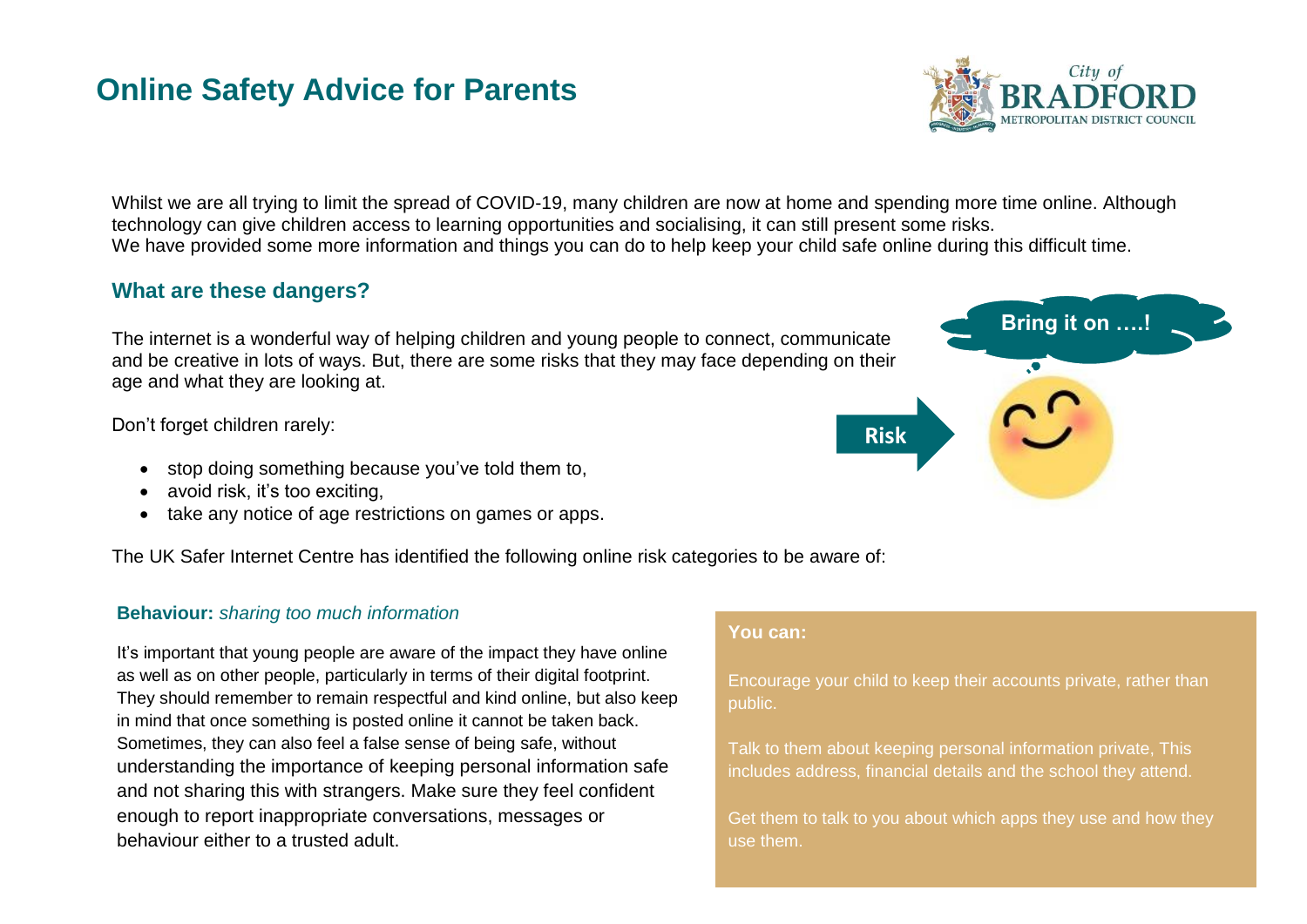

## **To help with this you can:**

Get to know the apps that your child uses and monitor how much they use them.

Talk to them about things they came across whilst online.

Talk about issues that are worrying your child and get them factual information from reliable sources.

Report or block any pages that are spreading content which is upsetting or inappropriate.

## **Contact:** *strangers, bullies, groomers or radicalisers can contact children (Stranger Danger!)*

The internet can provide children with important social contact, which is very important, especially during a time when they are in social isolation. If children are feeling alone, they may turn to social networks to reach out to others, including people who they do not know.

If children and young people make new friends online during this period, the new online friend may not be who they say they are, which can place them at significant harms, including financial and sexual exploitation, as well as radicalisation.

## **Content:** *age-inappropriate or unreliable content or fake news*

While browsing online young people may come across content that is inappropriate, hurtful or harmful. This can be through social networks, online games, blogs and websites. Keep an eye on the apps they are using. Make sure they are age appropriate, as well as talking to your children about their online activity. Many stories are being shared across social networks about COVID-19. Make sure children and young people understand the difference between fake news, an article written from bias and content from a reliable source.

#### **As a responsible adult, you should:**

Talk with your children about who their friends really are, people that they have met and would recognise.

Encourage your child to remove any unknown contacts.

Check that they have appropriate privacy settings on their apps.

Encourage more family time, to avoid them feeling isolated.

Consider limiting the amount of time that they are on their phone or introduce a curfew for social media use.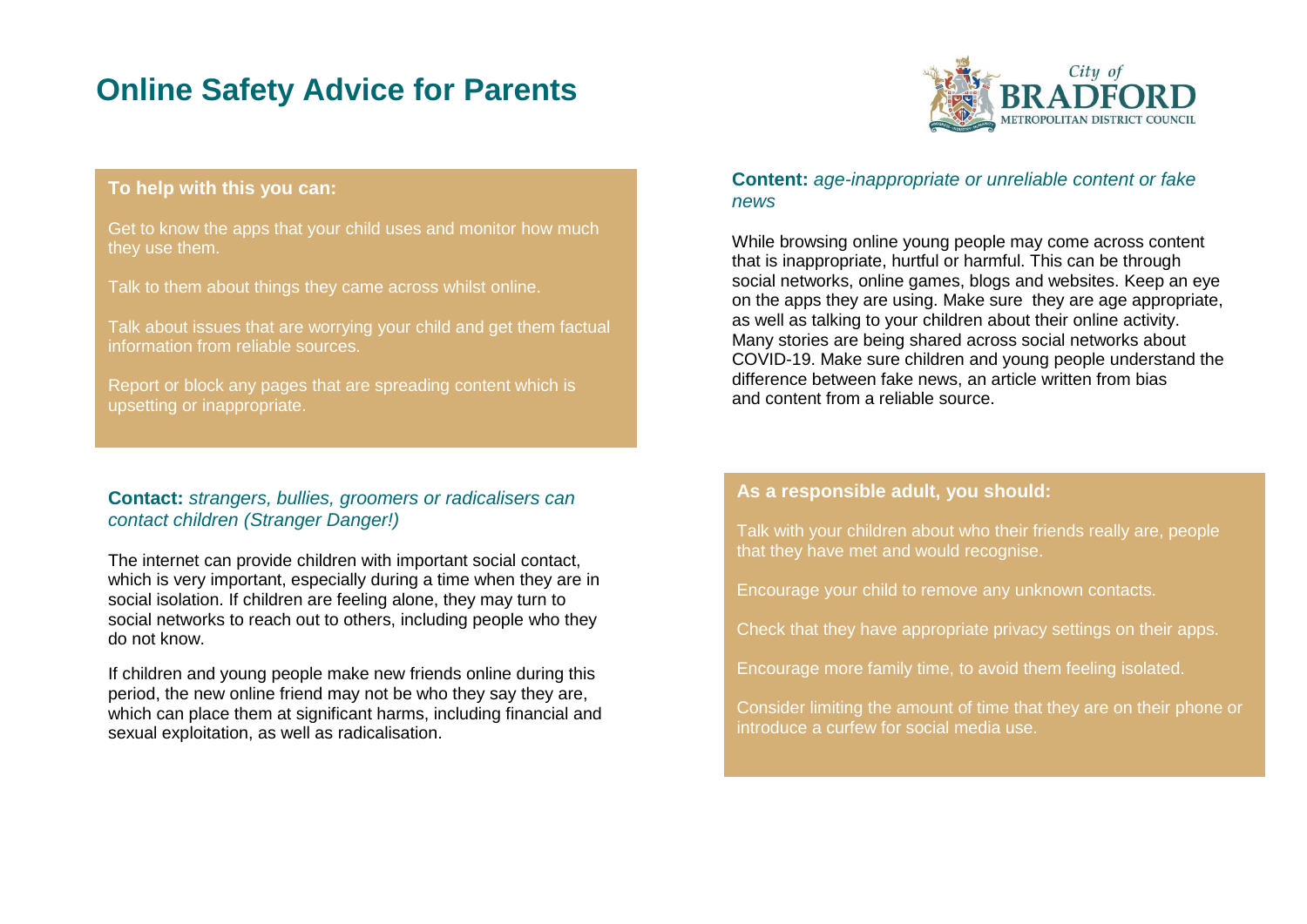

## **Help to keep your children (and yourself) safe by:**

Talking to your child about keeping personal information private.

Blocking popups and spam emails on devices.

Considering using one shared family email for registering online forms.

#### **Did you know?**

*…most Government communication will not be through email, so if you receive an email asking you to pay a bill or tax, always call the organisation directly. You can find their number on their official website – do not ring the number in the email.*

#### **Commercialism and financial exploitation:** *hidden costs of advertising in apps, games and websites*

Young people can be at risk of commercial exploitation online. This can include apps, emails, advertising or marketing schemes that can trick or convince young people spend money online or enter their (or even your) card details. An example could be popups or adverts asking you to complete a short survey, in return for £1000.

Remember, if something seems too good to be true, it probably is!

#### **Extremism and radicalisation**

Extremism is where people have a hatred towards a community, based on prejudice, and use this to cause divides between us. They often use times of instability, including the current climate, to pull young people into the world of hatred for other communities and can encourage violence. This may be in the form of racist memes (pictures) or videos, found on social media sites and gaming platforms.

Conspiracy theories can also be a way that extremists can use to influence and manipulate young people. This is because they can sometimes provide an 'easy' answer for complicated situations, like the one we are in now.

## **Support your child against extremist views by:**

Talking to them about any worries they may have, and provide them with factual information from reliable sources.

Educate yourself on the different apps that can be used and ensure the correct security on your child's device.

Talk openly to your child about the apps that they use - get them to teach you!

Report or block any pages that are spreading content which is upsetting or inappropriate.